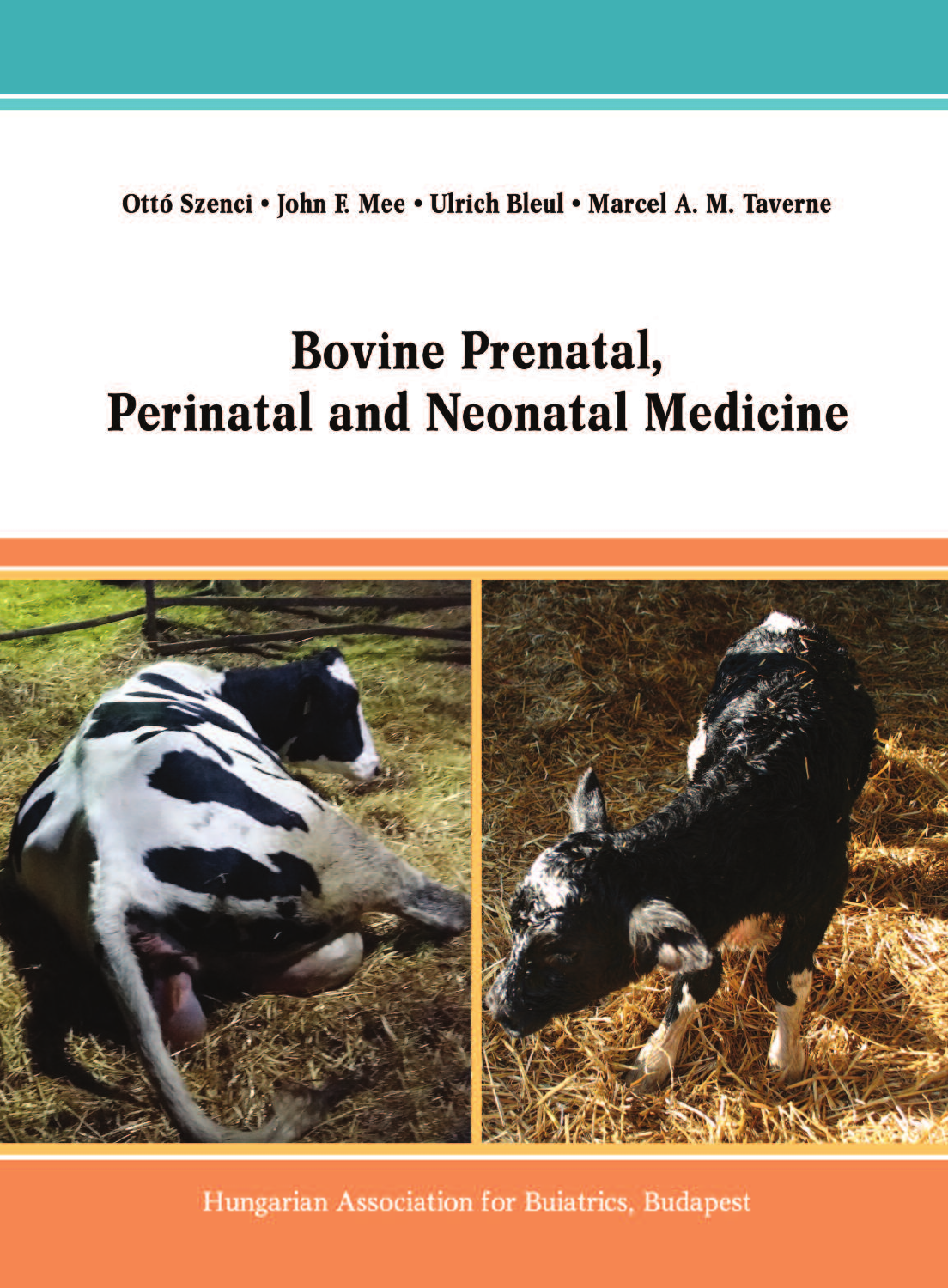Bovine Prenatal, Perinatal and Neonatal Medicine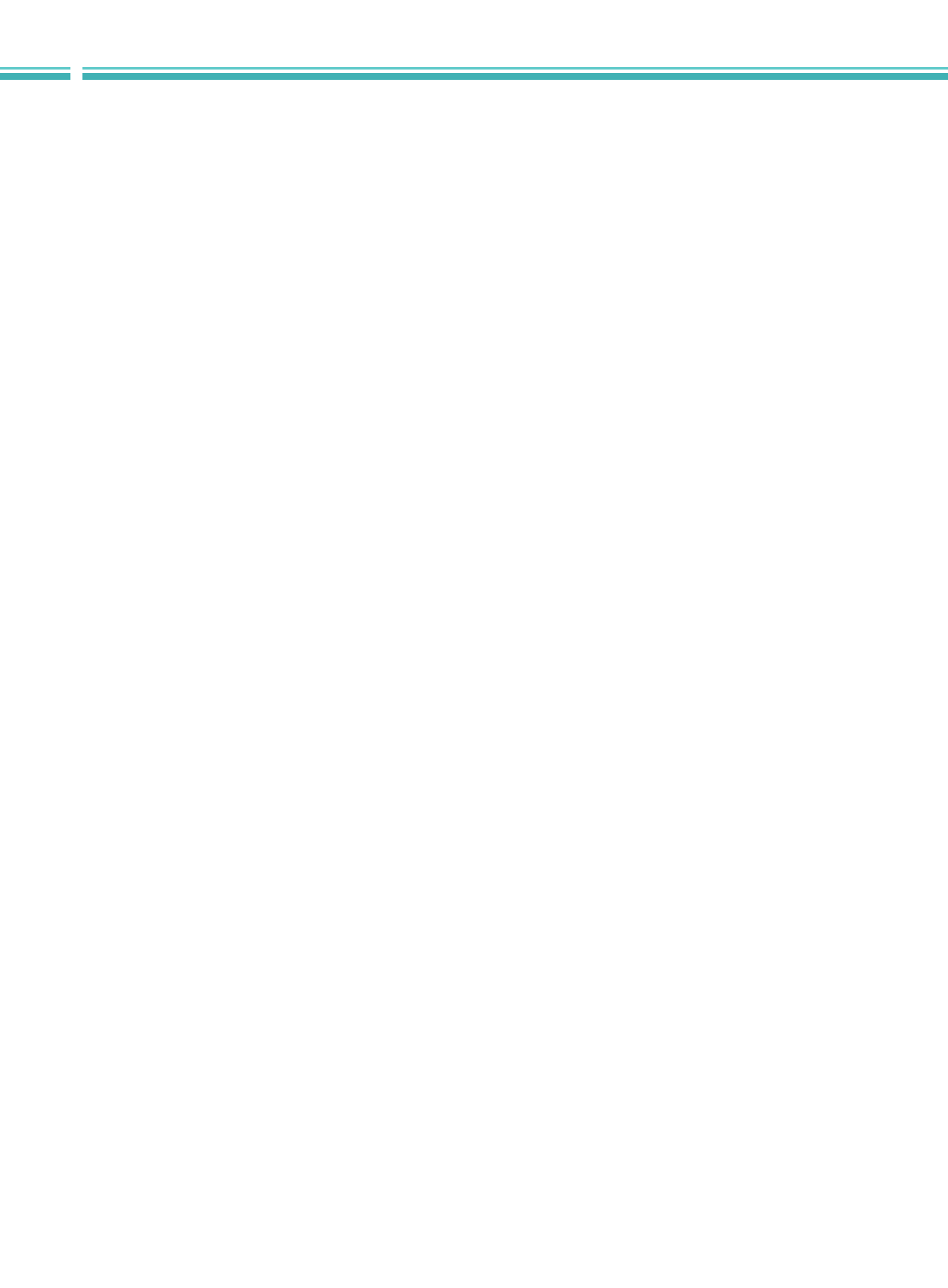# Bovine Prenatal, Perinatal and Neonatal Medicine

# Edited by

#### Ottó Szenci

*Budapest, Hungary*

#### John F. Mee *Fermoy, Ireland*

# Ulrich Bleul

*Zurich, Switzerland*

and

#### Marcel A. M. Taverne *Utrecht, The Netherlands*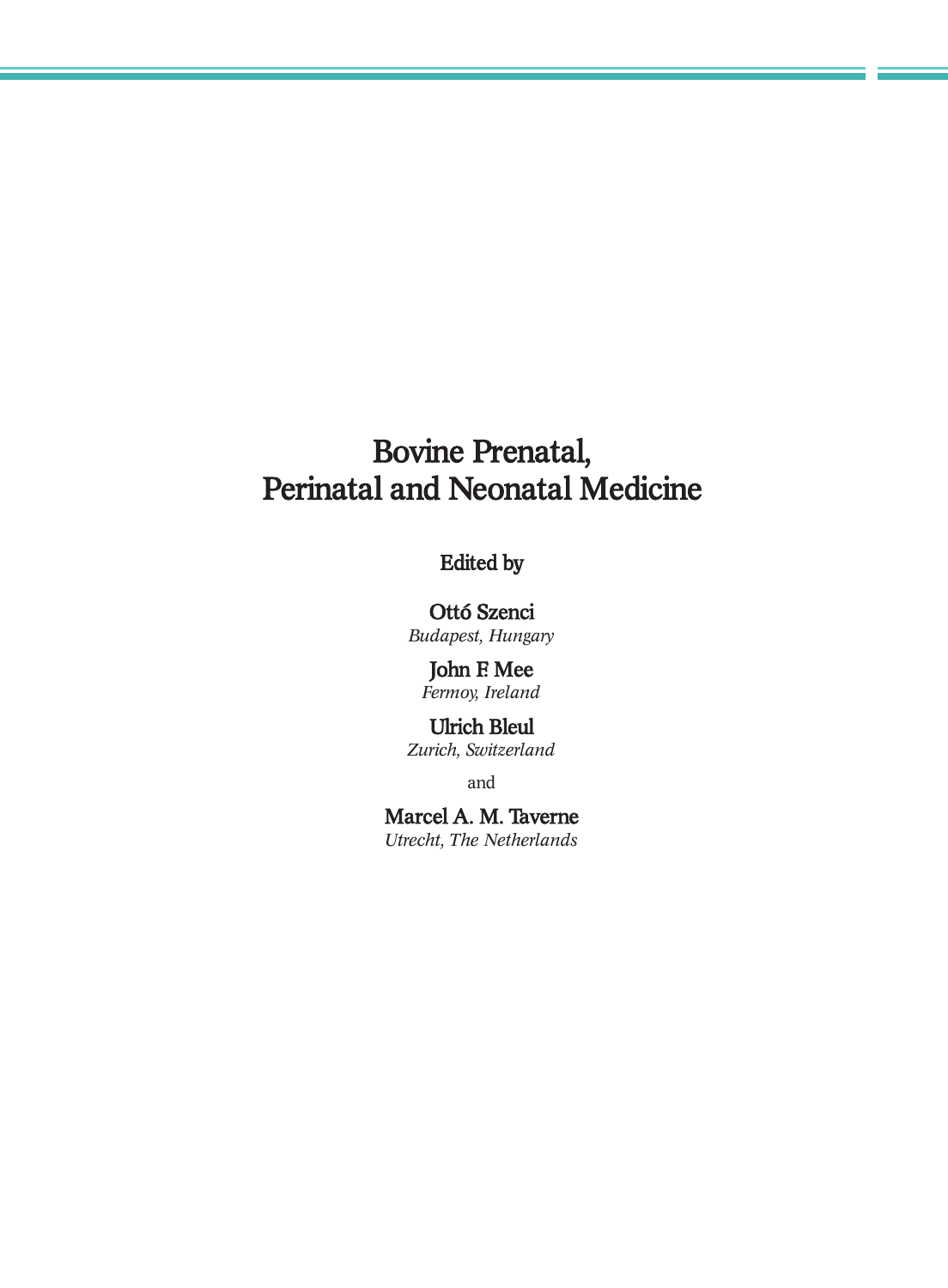#### *Hungarian Association for Buiatrics, Budapest, Hungary, 2021*

#### Copyright © Hungarian Association for Buiatrics 2021

All rights reserved. This book is protected by copyright. No part of this book may be reproduced in any material form (including photocopying, storing in any medium by electronic means, or transmitting in any form -electronic, mechanical, recording, otherwise- and whether or not transiently or incidentally to some other use of this publication) without the written permission of the copyright owner. Applications for the copyright holder's written permission to reproduce any part of this publication should be addressed to the publisher.

*Every effort has been made to ensure the accuracy of this book. Neither the authors nor Hungarian Association for Buiatrics assumes any legal responsibility or liability for errors, omissions or method of presentation of information in this book, or for any injury, damage, loss or financial consequences arising from the use of the book.*

#### ISBN 978-615-01-3935-7

#### Printed in Hungary: A/3 Nyomdaipari és Kiadói Szolgáltató Kft., Budapest First Edition, 2021

Pre-press Layout and Graphics: Kreatív Grafika Bt. • www.kreativgrafika.com

#### Published and distributed by:

Hungarian Association for Buiatrics Budapest, István u. 2. H-1078 Hungary www.mbuiatrikus.org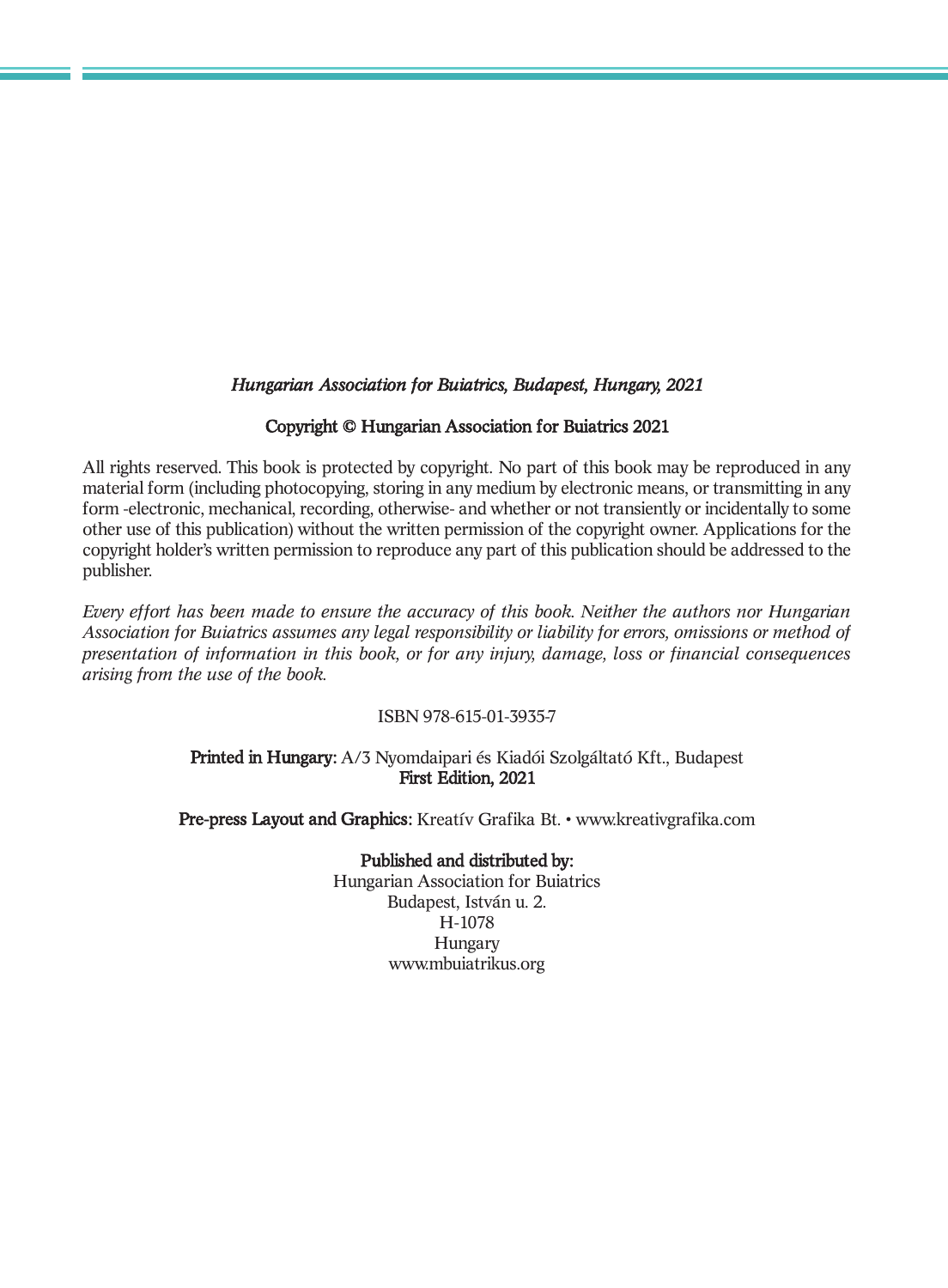# **Contents**

### SECTION I

|                   | NORMAL INTRAUTERINE DEVELOPMENT FROM CONCEPTION TO TERM                                                                      |  |
|-------------------|------------------------------------------------------------------------------------------------------------------------------|--|
| 1.                | BERND HOFFMANN & GERHARD SCHULER                                                                                             |  |
| 2.                | <b>HANNA GROTHMANN</b>                                                                                                       |  |
| 3.                | <b>GERHARD SCHULER</b>                                                                                                       |  |
| 4.                | MARCEL A. M. TAVERNE                                                                                                         |  |
| 5.                | OTTÓ SZENCI & FERNANDO LÓPEZ-GATIUS                                                                                          |  |
| 6.                | <b>ULRICH BLEUL</b>                                                                                                          |  |
| 7.                | <b>ULRICH BLEUL</b>                                                                                                          |  |
| 8.                | <b>ULRICH BLEUL</b>                                                                                                          |  |
| <b>SECTION II</b> | ABNORMAL INTRAUTERINE DEVELOPMENT                                                                                            |  |
| 9.                | FERNANDO LÓPEZ-GATIUS & OTTÓ SZENCI                                                                                          |  |
| 10.               | Diagnosis and Pharmacological Prevention of Late Embryonic/Early Foetal Mortality  54<br>OTTÓ SZENCI & FERNANDO LÓPEZ-GATIUS |  |
| 11.               | <b>JOHN F. MEE</b>                                                                                                           |  |

| JOHN F. MEE |  |
|-------------|--|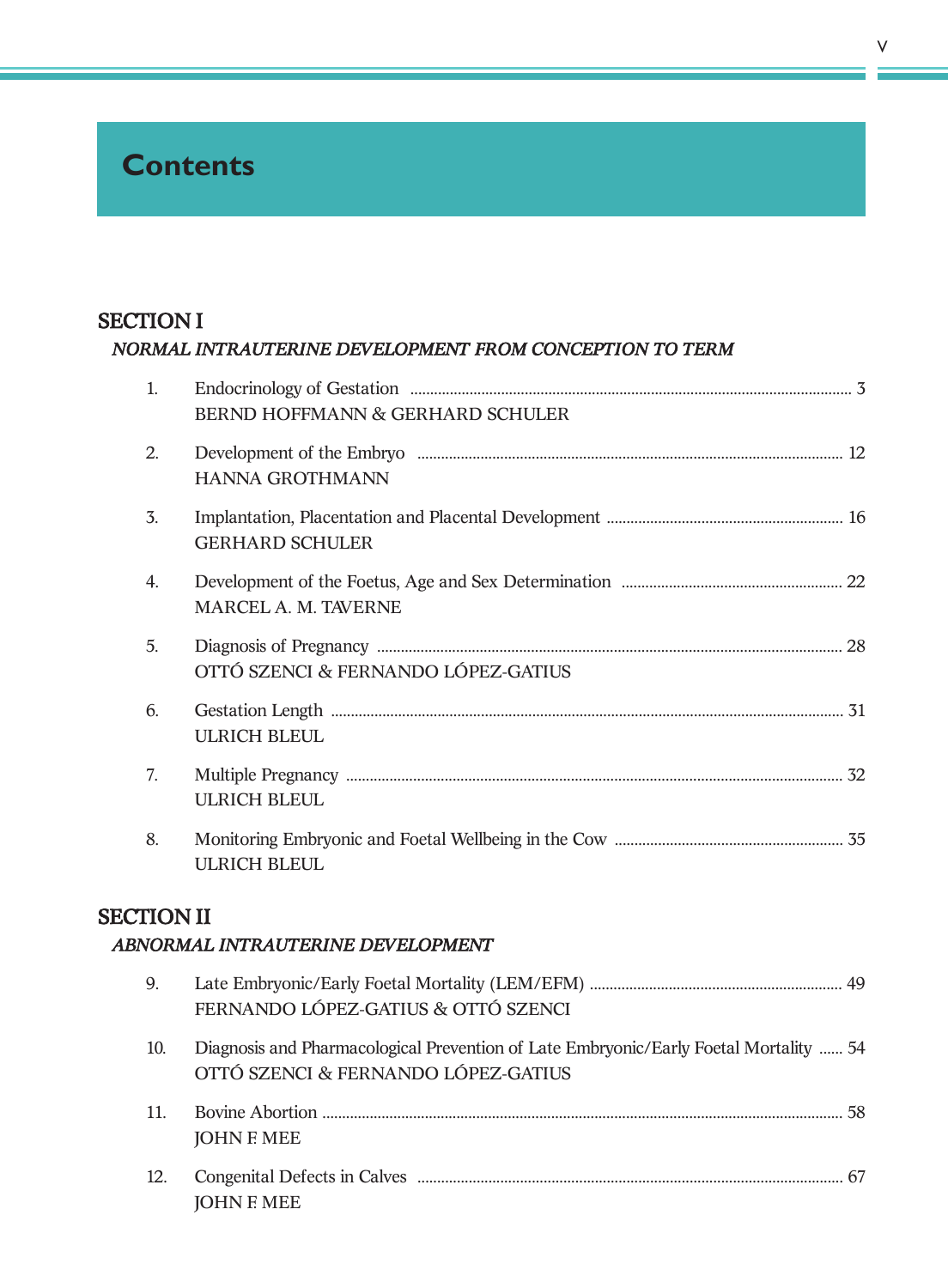| 13.                | <b>SIMON F. PEEK</b>                                                                                                                              |  |
|--------------------|---------------------------------------------------------------------------------------------------------------------------------------------------|--|
| 14.                | <b>ULRICH BLEUL</b>                                                                                                                               |  |
| <b>SECTION III</b> | PERINATAL PERIOD - DAM CALVING ASPECTS                                                                                                            |  |
| 15.                | <b>GERHARD SCHULER</b>                                                                                                                            |  |
| 16.                | Physiology of Calving, Including Maternal and Neonatal Behaviour  101<br>MARCEL A. M. TAVERNE                                                     |  |
| 17.                | Monitoring Foetal/Neonatal Acid-Base Changes in the Periparturient Period  109<br>OTTÓ SZENCI, GIJSBERT C. VAN DER WEIJDEN & MARCEL A. M. TAVERNE |  |
| 18.                | Pharmacological Termination of Pregnancy and Induction of Calving  115<br>MARCEL A. M. TAVERNE                                                    |  |
| 19.                | <b>JOHN F. MEE</b>                                                                                                                                |  |
| 20.                | <b>JOHN F. MEE</b>                                                                                                                                |  |
| 21.                | <b>JOHN F. MEE</b>                                                                                                                                |  |
| 22.                | <b>JOHN F. MEE</b>                                                                                                                                |  |
| 23.                | <b>JOHN F. MEE</b>                                                                                                                                |  |
| 24.                | <b>JOHN F. MEE</b>                                                                                                                                |  |
| 25.                | OTTÓ SZENCI                                                                                                                                       |  |

## SECTION IV

### *PERINATAL PERIOD (FROM CALVING TO 48 H) – FOETAL/PERINATE ASPECTS*

| 26. | Normal Foetal Physiology Immediately Before, During and Immediately After Birth  179<br>ULRICH BLEUL |  |
|-----|------------------------------------------------------------------------------------------------------|--|
|     | ULRICH BLEUL                                                                                         |  |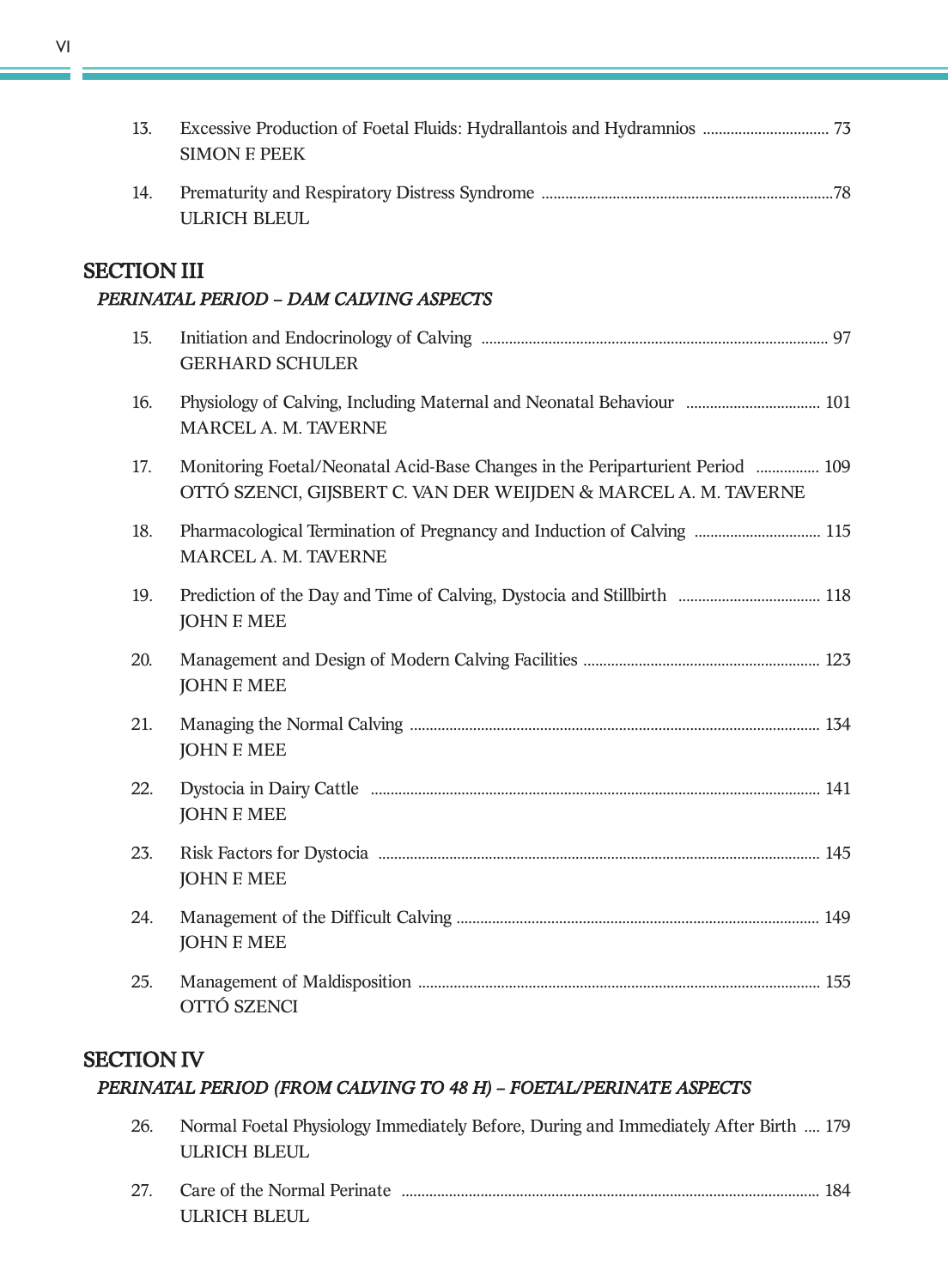| 28.              | Abnormal Foetal Physiology Immediately Before,<br><b>ULRICH BLEUL</b>                                      |     |
|------------------|------------------------------------------------------------------------------------------------------------|-----|
| 29.              | <b>ULRICH BLEUL</b>                                                                                        |     |
| 30.              | KHANGEMBAM SANGEETA DEVI, ANIL KUMAR GANGWAR,<br>NAVEEN KUMAR, VINEET KUMAR & AJIT KUMAR SINGH             |     |
| <b>SECTION V</b> | PERINATAL PERIOD (FROM CALVING TO 48 H) - STILLBIRTH ASPECTS                                               |     |
| 31.              | <b>JOHN F MEE</b>                                                                                          |     |
| 32.              | MARCEL A. M. TAVERNE & JOHN F. MEE                                                                         |     |
| 33.              | Economic and Welfare Consequences of Perinatal Mortality in Dairy Calves  222<br><b>JOHN F. MEE</b>        |     |
| 34.              | <b>JOHN F. MEE</b>                                                                                         |     |
| 35.              | <b>JOHN F. MEE</b>                                                                                         |     |
| 36.              | ROBERT J. VAN SAUN                                                                                         |     |
| 37.              | Investigation of Stillbirths in Cattle – A Veterinary Practitioner-Led Approach  261<br><b>JOHN F. MEE</b> |     |
| 38.              | <b>JOHN F. MEE</b>                                                                                         | 264 |
| 39.              | <b>JOHN F. MEE</b>                                                                                         |     |

# SECTION VI

#### *FEEDING AND HOUSING OF UNWEANED NEONATAL CALVES*

| <b>MARTIN KASKE &amp; ULRICH BLEUL</b> |  |
|----------------------------------------|--|
|                                        |  |
| <b>GABRIELA MALÁ &amp; PAVEL NOVÁK</b> |  |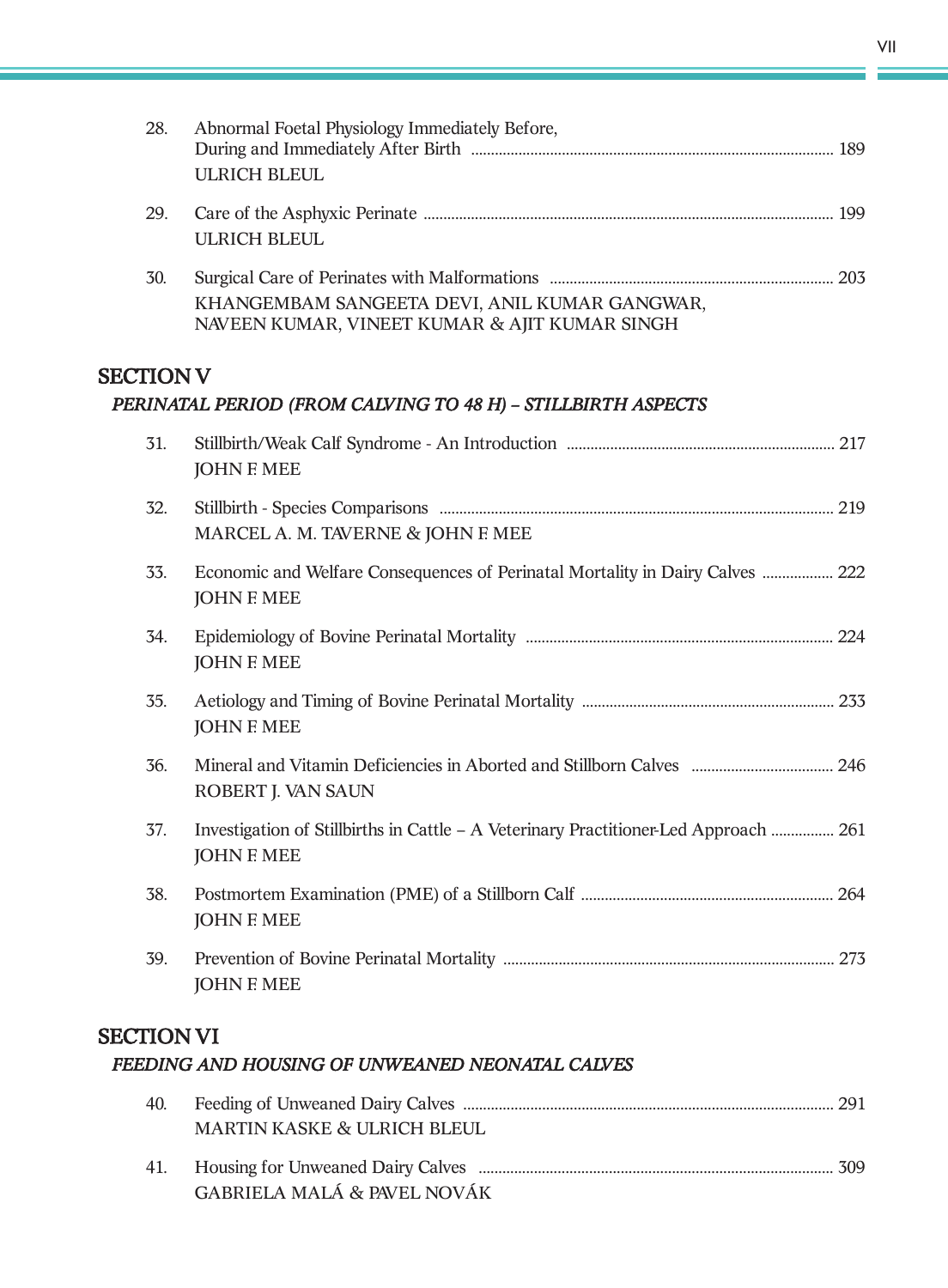#### *DISEASES OF UNWEANED CALVES*

| 42. | KLAUS DOLL & WALTER BAUMGARTNER                                                    |     |  |
|-----|------------------------------------------------------------------------------------|-----|--|
| 43. | <b>JOHN F. MEE</b>                                                                 |     |  |
| 44. | <b>INGRID LORENZ</b>                                                               | 360 |  |
| 45. | KERSTIN ELISABETH MÜLLER                                                           |     |  |
| 46. | <b>KLAUS DOLL</b>                                                                  |     |  |
| 47. | <b>ARCANGELO GENTILE</b>                                                           |     |  |
| 48. | <b>KLAUS DOLL</b>                                                                  |     |  |
| 49. | Uncommon Outbreak of Bovine Neonatal Pancytopenia:<br>CSABA KŐVÁGÓ & MIKLÓS RUSVAI |     |  |
|     | <b>SECTION VIII</b><br><b>APPENDIX</b>                                             |     |  |

| 50. |              |  |
|-----|--------------|--|
|     | ULRICH BLEUL |  |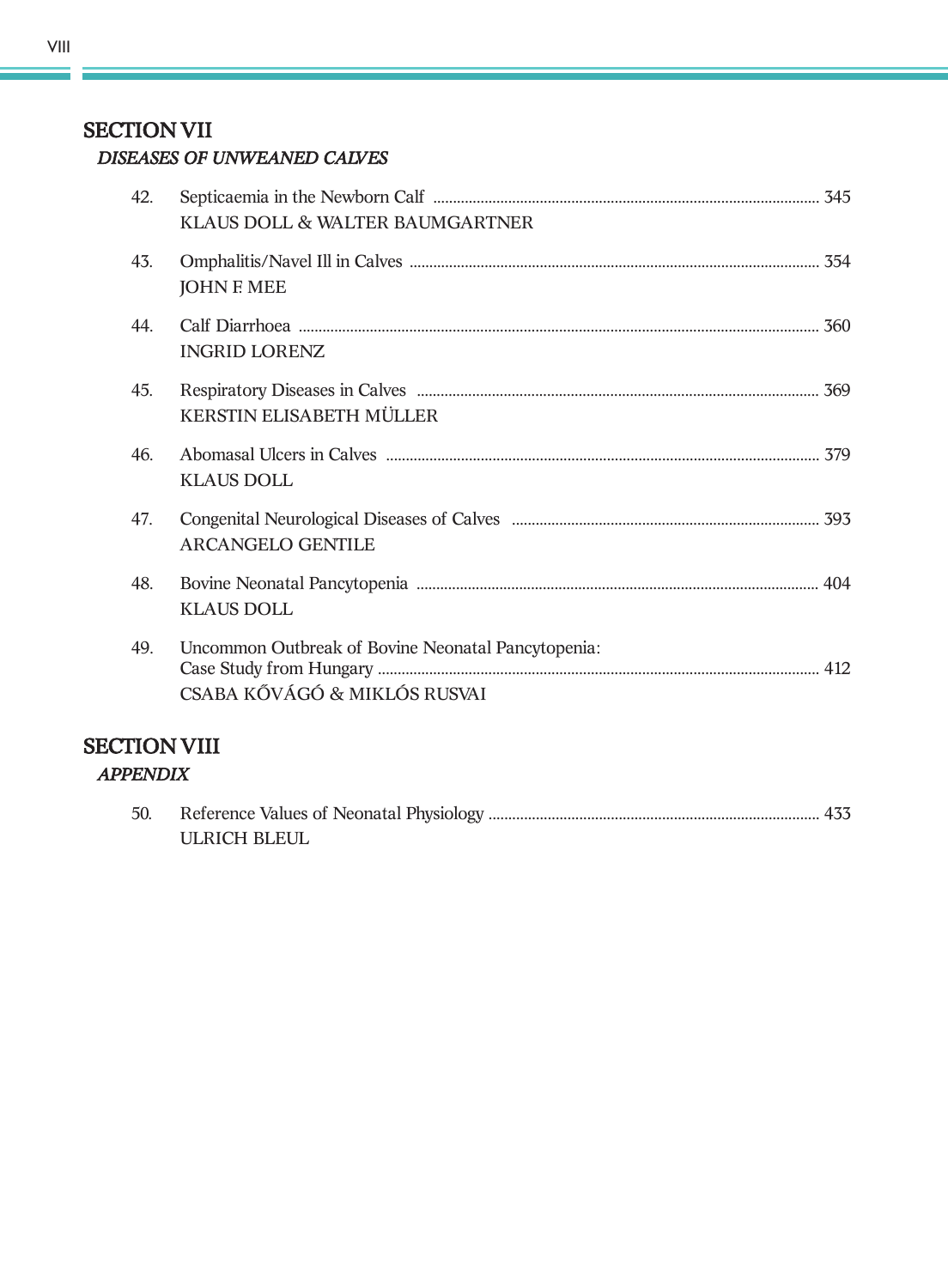# **Contributors**

#### Walter Baumgartner, DVM, Dr. med. vet. habil., Diplomate ECBHM

University Professor, Doctor Honoris Causa University Clinic for Ruminants University of Veterinary Medicine Vienna Postal address: Veterinaerplatz 1, A-1210 Vienna, Austria Email: walter.baumgartner@vetmeduni.ac.at

#### Ulrich Bleul, DVM, Dr. med. vet. habil., Diplomate ECBHM

Veterinary specialist for breeding hygiene and biotechnology in reproduction Professor for Large Animal Reproduction Clinic of Reproductive Medicine Department of Farm Animals Vetsuisse-Faculty University Zurich Postal address: Winterthurerstrasse 260, CH-8057 Zurich, Switzerland E-mail: ubleul@vetclinics.uzh.ch

#### Khangembam Sangeeta Devi, MVSc

Assistant Professor Department of Veterinary Surgery and Radiology College of Veterinary Science and Animal Husbandry Acharya Narendra Deva University of Agriculture and Technology Postal address: A-21, A.N.D.U.A.T. campus, Kumarganj, Ayodhya-224 229, Uttar Pradesh, India E-mail: drsangeetavet2007@gmail.com

#### Klaus Doll, DVM, Dr. med. vet. habil., Diplomate ECBHM

Veterinary specialist for cattle diseases and for clinical laboratory diagnostics Professor Emeritus Clinic for Ruminants Faculty of Veterinary Medicine, Giessen University Postal address: Kantstrasse 5, D-35423 Lich, Germany

E-mail: Klaus.Doll@vetmed.uni-giessen.de

#### Anil Kumar Gangwar, PhD

Professor and Head, Department of Veterinary Surgery and Radiology College of Veterinary Science and Animal Husbandry Acharya Narendra Deva University of Agriculture and Technology Postal address: A-21, A.N.D.U.A.T. campus, Kumarganj, Ayodhya -224 229, Uttar Pradesh, India E-mail: dranilvet2007@gmail.com

#### Arcangelo Gentile, DVM, Diplomate ECBHM

Professor for Large Animal Internal Medicine Head of the unit for Buiatrics and Small Ruminants Internal Medicine Department of Veterinary Medical Sciences University of Bologna Postal address: Via Tolara di Sopra 50, 40064 Ozzano Emilia, Bologna, Italy E-mail: arcangelo.gentile@unibo.it

#### Hanna Grothmann, DVM, Dr. med. vet.

Veterinary specialist for breeding hygiene and biotechnology in reproduction Clinic for Veterinary Obstetrics, Gynaecology and Andrology, Department of Molecular Reproductive Medicine, Faculty of Veterinary Medicine, Justus-Liebig-University Giessen Current workplace: Head, In Vitro Production and Molecular Biology Laboratories Masterrind GmbH, ET-Station Nueckel Postal address: Nückel 1, 27612 Loxstedt, Germany E-mail: hgrothmann@masterrind.com

#### Bernd Hoffmann, Dr. med. vet., Dr. habil., Diplomate ECAR

Professor Emeritus, Doctor honoris causa Specialist Veterinarian for Reproductive Medicine Clinic for Obstetrics, Gynaecology and Andrology for Large and Small Animals Justus-Liebig-University Giessen Postal address: Frankfurter Strasse 106, 35392 Giessen, Germany E-mail: Bernd.Hoffmann@vetmed.uni-giessen.de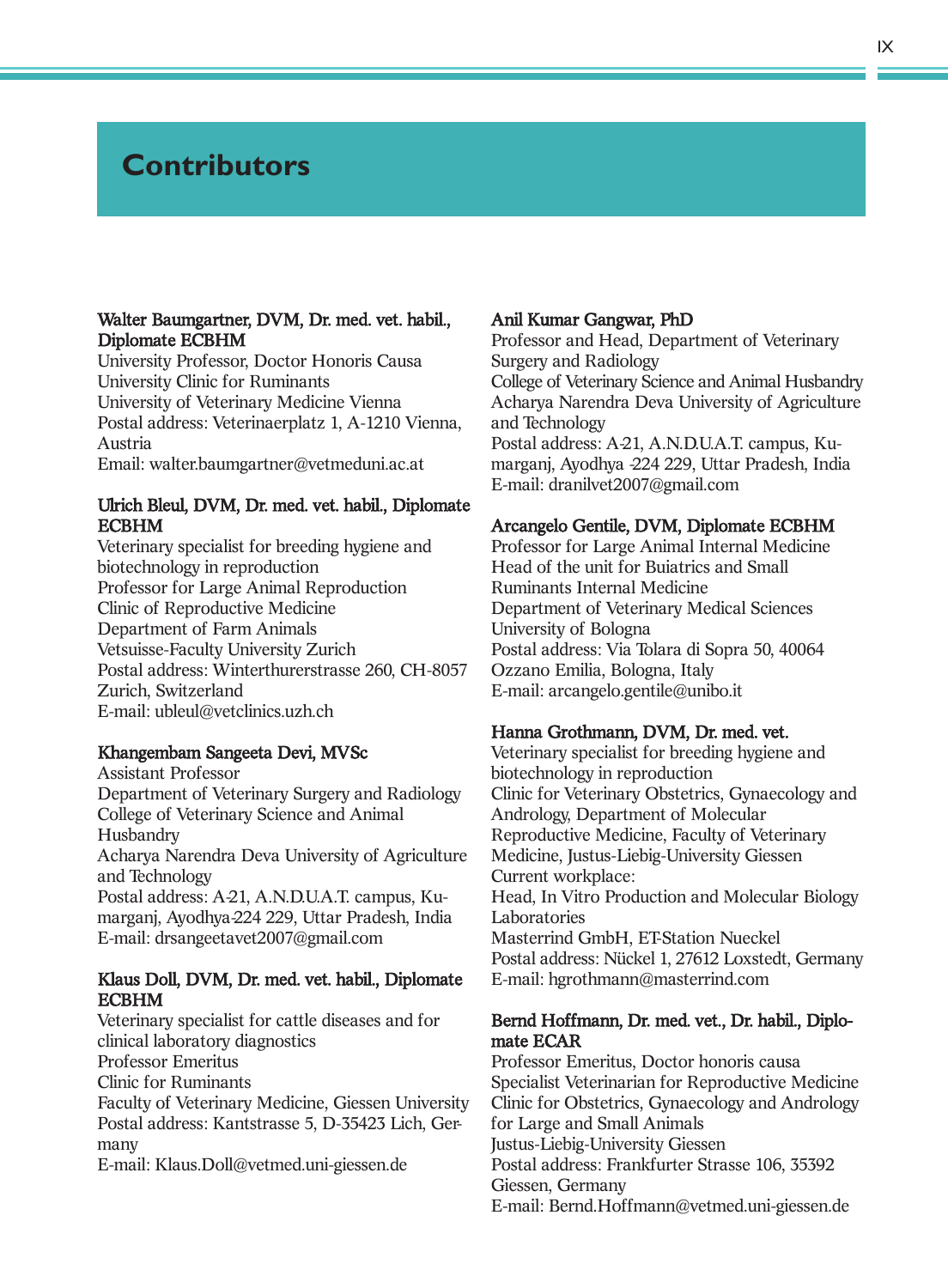#### Martin Kaske, DVM, Dr. med. vet. habil., Diplomate ECBHM

Head of Swiss Calf Health Service Vetsuisse-Faculty University Zurich Postal address: Winterthurerstrasse 260, CH-8057 Zurich, Switzerland E-mail: martin.kaske@kgd-ssv.ch

#### Csaba Kővágó, DVM, PhD

Research fellow Department of Pharmacology and Toxicology University of Veterinary Medicine Budapest Postal address: István street 2, H-1078 Budapest, Hungary E-mail: kovago.csaba@univet.hu

#### Naveen Kumar, PhD

Principal Scientist, Division of Surgery Postal address: Indian Veterinary Research Institute, Izatnagar-243122, Uttar Pradesh, India E-mail: naveen.ivri1961@gmail.com

#### Vineet Kumar, PhD

Assistant Professor, Department of Veterinary Surgery and Radiology College of Veterinary and Animal Sciences Sardar Vallabhbhai Patel University of Agriculture and Technology, Postal address: Modipurum, Meerut-250110 (UP), India E-mail: dranilvet2007@gmail.com

#### Fernando López-Gatius, DVM, PhD

Independent researcher Retired university professor Transfer in Bovine Reproduction SLu, 22300 Barbastro, Spain Postal address: Agrotecnio Center-University of Lleida, 25198 Lleida, Spain E-mail: lopezgatiusf@gmail.com

#### Ingrid Lorenz, DVM, Dr. med. vet. habil., Diplomate ECBHM

Head of Department Cattle Health Service Bavarian Animal Health Service Postal address: Senator-Gerauer-Str. 23, D-85586 Poing, Germany E-mail: Ingrid.Lorenz@tgd-bayern.de

#### Gabriela Malá, MSc, PhD

Institute of Animal Science Livestock Technology and Management Postal address: Prátelství 815, 104 00 Prague – Uhríneves, Czech Republic E-mail: mala.gabriela@vuzv.cz

#### John F. Mee, MVB, MVM, PhD, Diplomate ECBHM, MRCVS, FRCVS

Professor (Adjunct), University College Cork Principal Veterinary Research Scientist Member of the Royal Irish Academy Life and Medical Sciences Committee (RIA) European Veterinary Specialist in Bovine Health Management (EBVS) Royal College of Veterinary Surgeons Specialist in Cattle Health and Production (RCVS) National Veterinary Specialist in Bovine Perinatology (VCI) National Veterinary Specialist in Bovine Health Management (VCI) Department of Animal and Bioscience Research, Teagasc Postal address: Moorepark Research Centre, Fermoy, County Cork, P61 P302, Ireland E-mail: john.mee@teagasc.ie

#### Kerstin-Elisabeth Müller, DVM, PhD (Utrecht University, NL), Diplomate ECBHM

Veterinary Specialist for Cattle Professor for Ruminant Internal Medicine and **Surgery** Clinic for Ruminants and Pigs, Faculty of Veterinary Medicine, Freie Universität Berlin Postal address: Königsweg 65, D 14163 Berlin, Germany E-mail: Kerstin-Elisabeth.Mueller@fu-berlin.de

#### Pavel Novák, DVM, PhD

Associate professor Institute of Animal Science Livestock Technology and Management Postal address: Prátelství 815, 104 00 Prague – Uhríneves, Czech Republic E-mail: novak.pavel@vuzv.cz

#### Simon Peek, BVSc, PhD, Diplomate ACVIM, MRCVS

Clinical Professor of Medicine Department of Medical Sciences School of Veterinary Medicine, University of Wisconsin-Madison Postal address: 2015 Linden Drive West, Madison, WI, 53593, USA E-mail: simon.peek@wisc.edu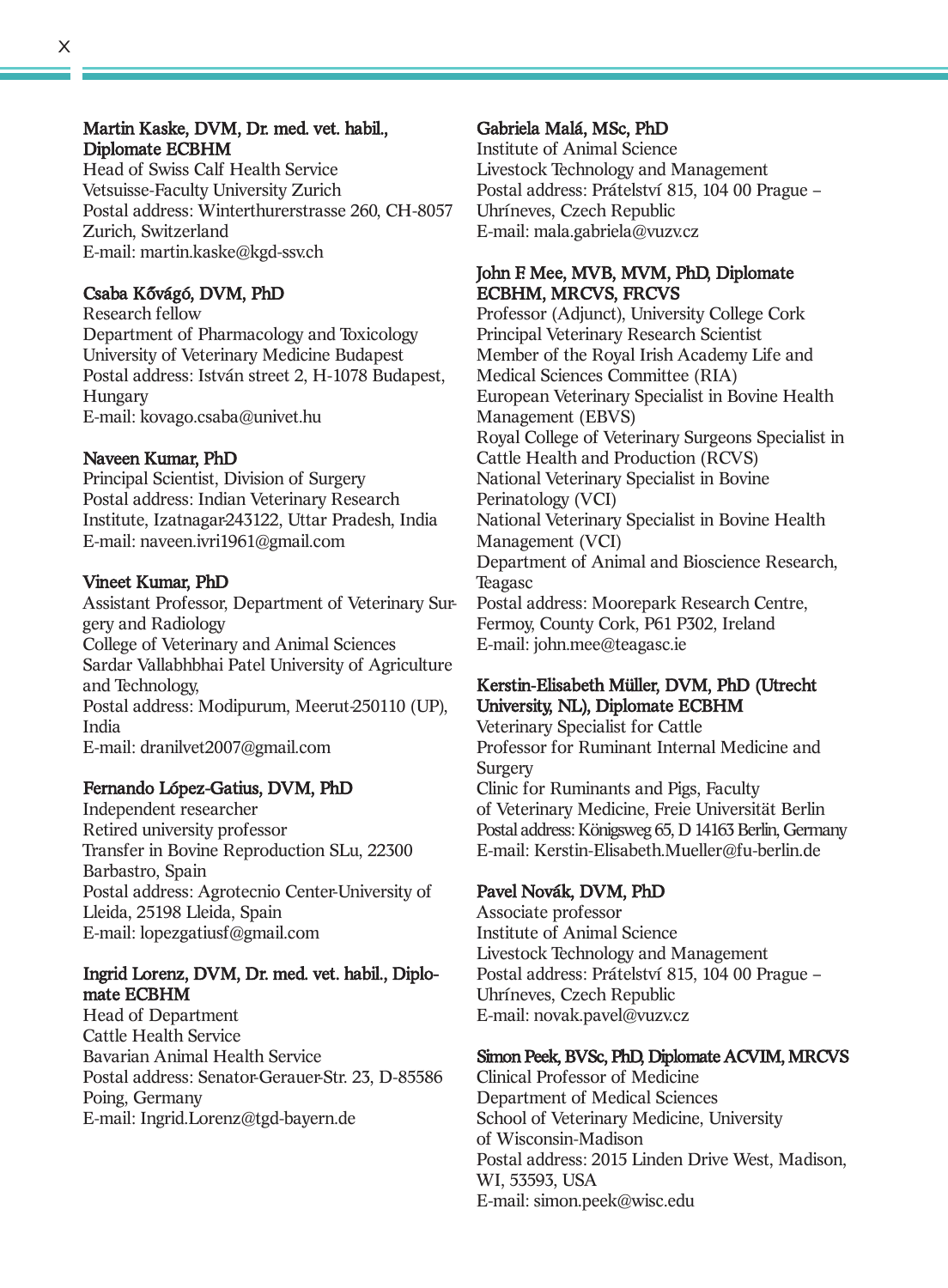#### XI

#### Miklós Rusvai, DVM, PhD

Professor Department of Microbiology and Infectious Diseases University of Veterinary Medicine Budapest Postal address: Hungária krt. 23-25, H-1143 Budapest, Hungary E-mail: rusvai.miklos@univet.hu

#### Gerhard Schuler, Dr. med. vet. habil., Diplomate ECAR

Apl. professor Veterinary Specialist in Animal Reproduction and Biotechnology Clinic for Veterinary Obstetrics, Gynaecology and Andrology of Large and Small Animals Faculty of Veterinary Medicine Justus-Liebig-University Giessen Postal address: Frankfurter Strasse 106, 35392 Giessen, Germany E-mail: gerhard.schuler@vetmed.uni-giessen.de

#### Ajit Kumar Singh, PhD

Assistant Professor, Department of Veterinary Clinical Complex College of Veterinary and Animal Sciences Sardar Vallabhbhai Patel University of Agriculture and Technology, Postal address: Modipurum, Meerut-250110 (UP), India E-mail: Vetajaysingh60@gmail.com

#### Ottó Szenci, DVM, PhD, Dr. med. vet. habil., DSc, Diplomate ECBHM

Professor Emeritus, Laureatus Academiae Department of Obstetrics and Food Animal Medicine Clinic University of Veterinary Medicine Budapest Postal address: István street 2, H-1078 Budapest, Hungary E-mail: szenci.otto@univet.hu

#### Marcel A. M. Taverne, PhD

Professor Emeritus in Foetal and Perinatal Biology, Doctor Honoris Causa Department of Farm Animal Health Faculty of Veterinary Medicine, Utrecht University Postal address: St. Jorisveld 103, 2023 GE Haarlem, The Netherlands E-mail: m.a.m.taverne@uu.nl

#### Gijsbert C. van der Weijden, DVM, PhD, Diplomate ECAR

Professor Emeritus Animal Obstetrics and Female Fertility Department of Farm Animal Health Faculty of Veterinary Medicine, Utrecht University Postal address: Tuurdijk 15, 3997MS, 't Goy, The **Netherlands** E-mail: bert@vdweijden.eu

#### Robert J. Van Saun, DVM, MS, PhD, Diplomate ACT, Diplomate ACVN

Professor of Veterinary Science and Extension Veterinarian Department of Veterinary and Biomedical Sciences College of Agricultural Sciences Pennsylvania State University Postal address: 113 Central Milk Testing Laboratory, University Park, Pennsylvania USA E-mail: rjv10@psu.edu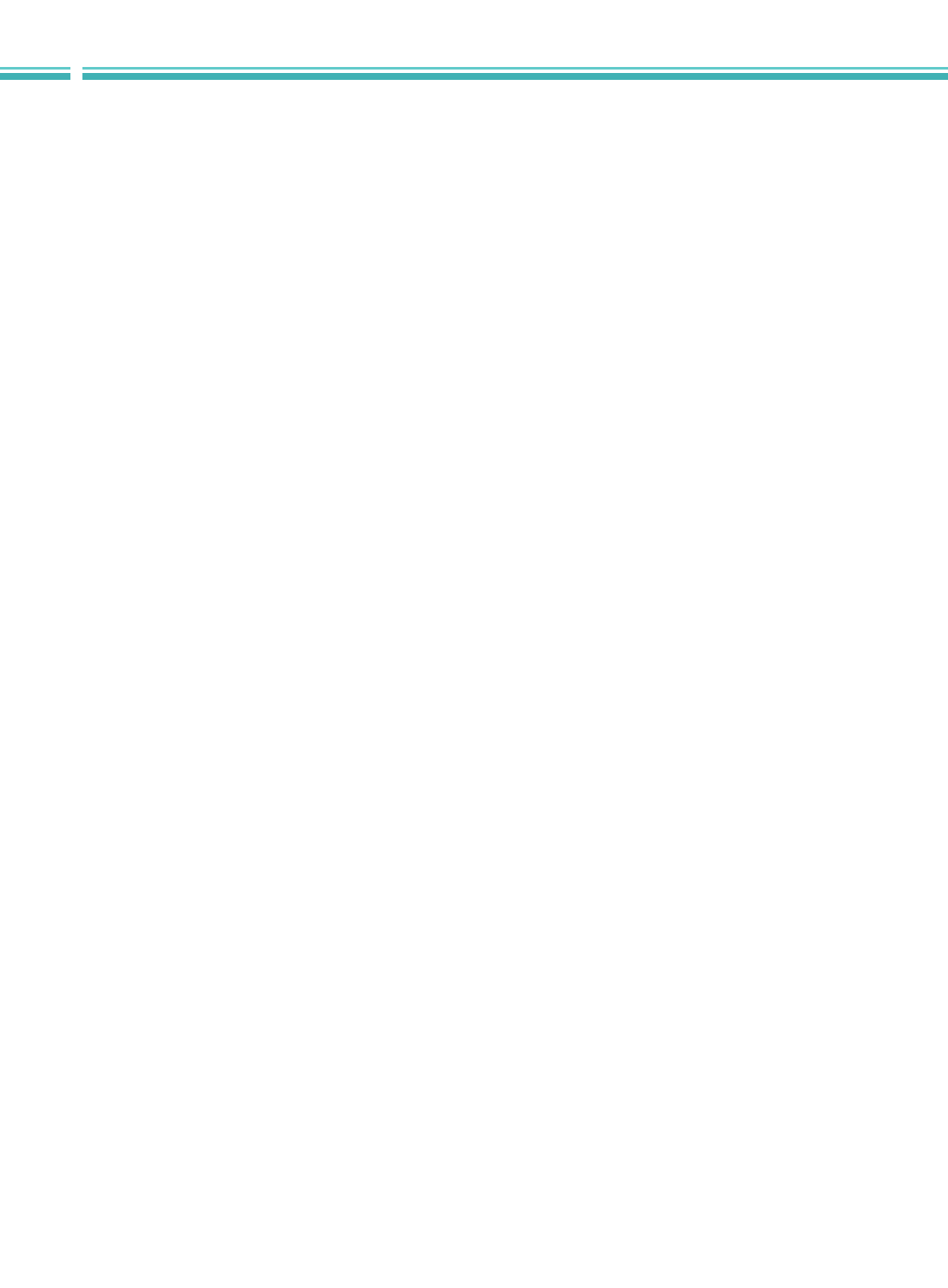# **Preface**

BOVINE PRENATAL, PERINATAL AND NEONATAL MEDICINE is a comprehensive modern textbook providing the latest fundamental and practical information on the perinatal period in the cow and her calf/calves, with an emphasis on the dairy cow-calf dyad. It is a 'pracademic' book – using academic evidence to support clinical decision-making by veterinary practitioners and otherfield professionals. It has a global perspective with an international co-authorship of experts within the various subspecialisations of bovine perinatology.

#### Perinatal period

Pregnancy and parturition are key stages within the reproductive cycle of the cow and the perinatal period is the most hazardous one in the life of the calf. Though delivery of a normal and healthy calf takes place in the majority of the cases, many complications may occur, especially shortly before, during and after birth of the foetus; the perinatal period. This perinatal period therefore deserves special attention within the field of bovine medicine. BOVINE PRENATAL, PERINATAL AND NEONATAL MEDICINE is the first veterinary textbook that specifically focuses on this period.

#### Conception to weaning

Most of the normal and abnormal changes that occur in the dam and her conceptus in the perinatal period can only be understood with a basic knowledge of the development, physiology and pathophysiology of the relevant components, such as the pregnant uterus, the placenta, the foetus, and the newborn calf. In addition, the outcomes of the perinatal period are often predetermined by preceding developments since conception and the impacts of the perinatal period can influence the calf right up to weaning. Hence, BOVINE PRENATAL, PERINATAL AND NEONATAL MEDICINE covers both the entire length of gestation, commencing at conception and up to and including, weaning.

#### Clinical content

Relevant clinical aspects that are addressed in BOVINE PRENATAL, PERINATAL AND NEONATAL MEDICINE include detection of pregnancy, monitoring of foetal wellbeing, detection and prevention of foetal mortality and abortion, pregnancy complications, induction of parturition, management of the normal and dystocic calving, the occurrence, investigation and prevention of perinatal mortality, birth asphyxia, care of the normal and abnormal perinate, feeding and housing of the dairy calf and some of the most important neonatal diseases.

#### Dairy cow-calf dyad

BOVINE PRENATAL, PERINATAL AND NEONATAL MEDICINE focuses on the pregnant dairy cow and her calf, though reference is made to both beef animals and other species, where appropriate. This is because most of the scientific literature about the bovine perinatal period has been generated in dairy animals. However, many of the basic principles explained in this book can be extrapolated both within and across species.